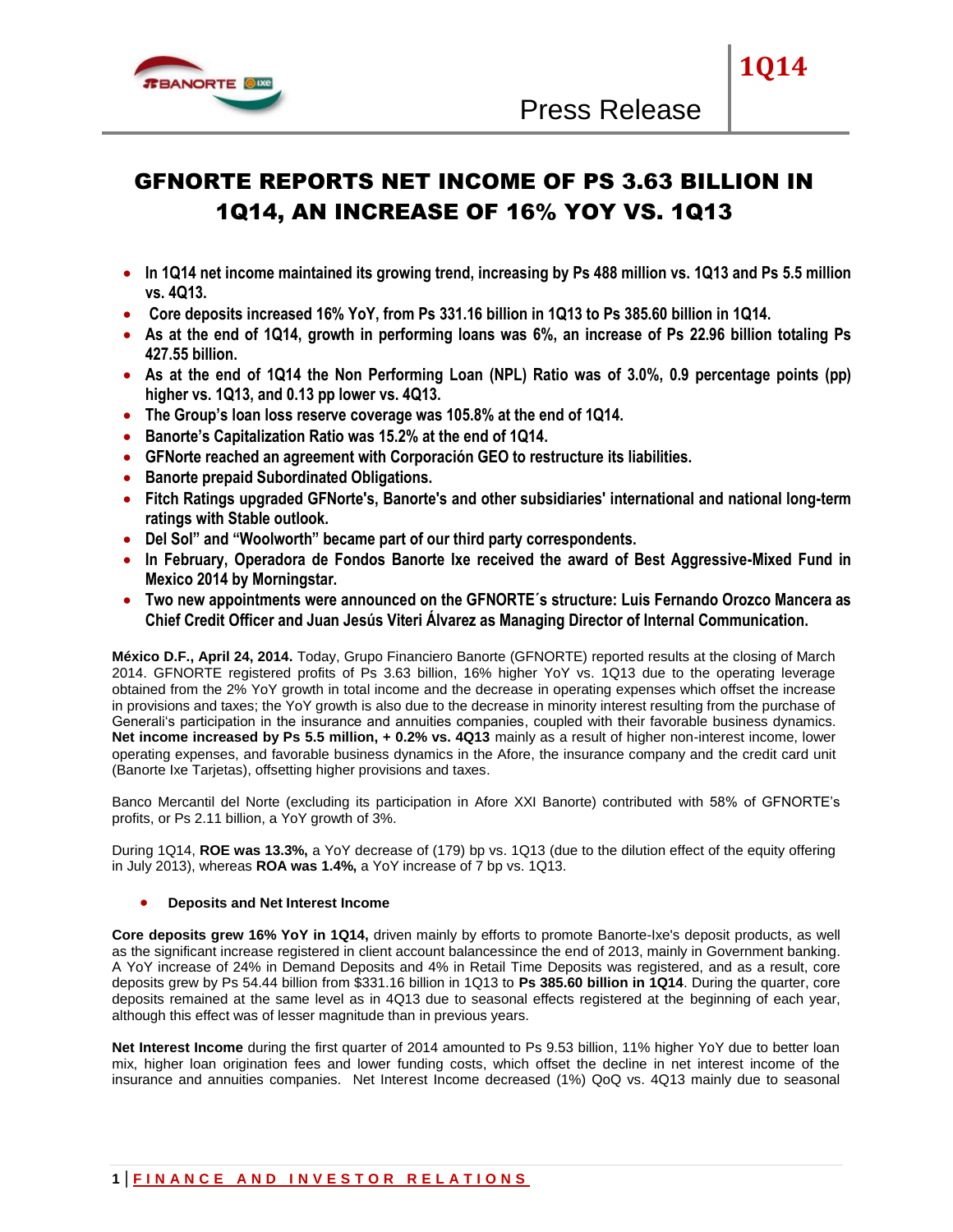

effects resulting in fewer days in the quarter, as well as to the decrease in NII for the insurance and annuities companies.

#### **Loan Portfolio**

**At the close of 1Q14, Total Performing Loans had a YoY growth of 6%,** increasing by Ps 22.96 billion and amounting to Ps 427.56 billion. The Loan portfolio registered lower growth rates YoY mainly due to the economic slowdown, as well as to prepayments received from corporate clients which were not fully offset by the origination of new loans in this segment. Nonetheless, the performing loan portfolio keeps growing at a faster pace than the economy. Total Performing Loans increased 1% QoQ, as a result of growth in Government, Payroll, Mortgage and Car loan portfolios, which offset the prepayments received in the Corporate portfolio during the quarter.

**Commercial** loans totaled Ps 112.39 billion, a YoY growth of 6%, mainly on the back of increased placement of Crediactivo loans, leasing and middle market company loans; on a QoQ basis, commercial loans declined (1%) due to reduced demand as a result of seasonal effects. **Corporate** loans totaled Ps 73.24 billion, decreasing (15%) and (3%) vs. 1Q13 and 4Q13, respectively, both reductions were the result of the payment or classification to past due loans of some loans to home developers, as well as prepayments received from some clients who used the proceeds from capital market transactions to pay their liabilities. **Government** loans at the close of March 2014 were Ps 98.63 billion, representing increases of 10% YoY and 3% QoQ as a result of ongoing efforts to continue meeting the demand for loans in this segment, including some federal government entities.

**Consumer** loans, including mortgages, increased 17% YoY and 2% QoQ. **Mortgage** loans maintained their rising trend to closing with a balance of Ps 82.97 billion, 12% higher YoY and 1% above QoQ. Growth was achieved despite a very competitive environment. **Payroll** loans amounted to Ps 28.37 billion, increasing 42% YoY and 8% QoQ, as a result of growth in the number of Banorte-Ixe payroll account holders, campaigns to promote the product and cross-sell efforts with clients through various channels; in addition, in March 2014, Banorte acquired a payroll loan portfolio from another institution. **Car loans** grew 9% YoY and 1% QoQ totaling Ps 11.53 billion at the close of 1Q14, driven by promotional campaigns through various channels, cross-sell efforts to clients and alliances with car dealerships. **Credit cards** totaled Ps 20.25 billion at the close of 1Q14, representing a YoY growth of 14% and remained practically the same as in 4Q13 due to seasonal effects. YoY growth was due to portfolio management strategies, promotional campaigns of Banorte-Ixe products and greater cross-sell efforts.

The Group"s **Past Due Loan Ratio was 3.0% at the close of 1Q14**, 0.9 pp above YoY vs. 1Q13 and (0.13 pp) lower QoQ vs. 4Q13. The YoY increase was due to higher Past Due Loan ratios in all segments, except payroll loans, commercial and government. Excluding past due balances of the three troubled home developers, the **NPL ratio would be 1.7%,** 40 bp lower YoY and 20 bp higher QoQ vs. 4Q13, mainly due to seasonal effects that negatively impact the collection efforts of some loans.

GFNORTE closed 1Q14 with past due loans amounting to Ps 13.15 billion, 52% higher YoY vs. 1Q13, mainly due to the increase in Corporate past due loans - especially from home developers - coupled with growth in past due loans in SMEs, Mortgage, Credit cards, Payroll and Car loans, due to the negative impact of the economic slowdown and seasonal effects. QoQ Past Due Loans declined (4%), mainly due to a decrease in the past due loans of the Corporate, Payroll, and Car loan portfolios. The Group"s loan loss coverage ratio was 105.8% at the close of 1Q14, (31.7 pp) lower YoY and 1.1pp higher QoQ vs. 4Q13.

## **Efficiency**

**The Efficiency Ratio improved and was 48.5% during 1Q14,** (5.4 pp) below YoY and (4.3 pp) lower QoQ vs. 4Q13 due to the positive operating leverage obtained in the period.

## **Capitalization**

Banco Mercantil del Norte's Capitalization Ratio was 15.24% at the close of 1Q14, with a Tier 1 ratio of 13.07% and a Core Tier 1 ratio of 12.0%.

**Other Subsidiaries**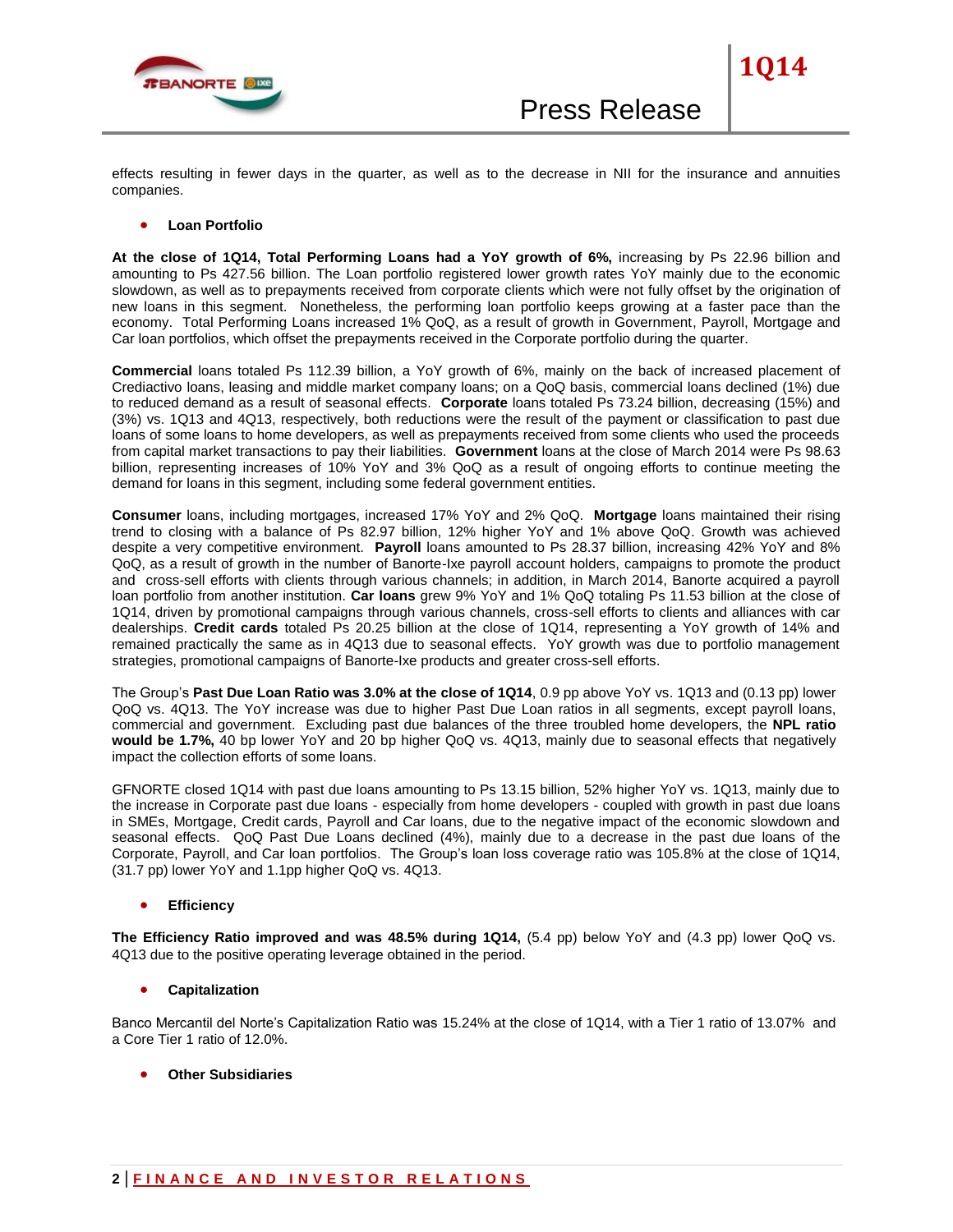

During 1Q14, **Long Term Savings**, comprised of Afore XXI Banorte, Insurance and Annuities companies, reported Ps 815 million in earnings, 62% higher YoY vs. 1Q13 and 22% higher QoQ vs. 4Q13. YoY growth was due to better business dynamics in the insurance and annuities companies, whereas QoQ growth was attributed to the increased net income of Afore XXI Banorte and the Insurance Company. Additionally, YoY growth was also driven by reduction in minority interest resulting from the purchase of Generali's 49% participation in the Insurance and Annuities companies in October 2013.

**Banorte - Ixe Tarjetas**, subsidiary of Banco Mercantil del Norte, reported profits of Ps 376 million during 1Q14, 43% higher YoY vs. 1Q13 and 12% above QoQ vs. 4Q13. The YoY increase was mainly due to an improvement in revenues due to higher loan volumes, whereas the QoQ growth derived from higher revenues and lower operating expenses.

**The Brokerage Sector** (Casa de Bolsa Banorte Ixe and Operadora de Fondos Banorte Ixe) reported profits of Ps 203 million during 1Q14, a YoY decrease of (17%) vs. 1Q13 derived from lower net fees and trading revenues that were not offset by a higher net interest income from repo operations and a lower level of non-interest expenses. On a QoQ basis, profits increased 32% driven by higher net interest income and trading revenues, which offset a decline in net fees, higher non-interest expense and taxes.

**Sofom and Other Finance Companies,** comprised of Arrendadora y Factor Banorte, Almacenadora Banorte and Solida Administradora de Portafolios (which was spun-off from Banco Mercantil del Norte to merge into Ixe Soluciones in May 2013), recorded profits in 1Q14 of Ps 142 million.

## **Recent Events**

## **GFNorte reached an agreement with Corporación GEO to restructure its liabilities.**

On March 20, 2014 GFNORTE informed that as a follow-up to past information disclosed to the investment community regarding the Group's exposure to the home developers facing financial problems, Corporación GEO announced that day that after several months of negotiations with its main creditors, it had reached a general agreement with a group of 6 banks, including GFNORTE, in order to restructure its liabilities. As a result of this agreement, GEO filed for "bankruptcy with previous restructuring" (concurso mercantil con plan de reestructura previo) in order to achieve a financial restructuring to enable the company to continue operating. As part of the agreements between GEO and its creditor banks, the funding lines available to the company may be reactivated if it complies with the terms and conditions of the restructuring agreement

In this regard, as of March 31, 2014 the Financial Group's loan exposure to the three troubled home developers (Urbi Desarrollos Urbanos, S.A.B. de C.V., Corporación Geo, S.A.B. de C.V. and Desarrolladora Homex, S.A.B. de C.V.) amounted to Ps 6.88 billion, 21.0% lower the previous quarter mainly due to the settlement of a past due loan. The three companies represent 1.6% of our total loan portfolio compared to the 2.0% these represented in December 2013. Of these loans, Ps 5.73 billion are past due, decreasing by Ps 1.27 billion in 1Q14.

#### **Prepayment of Subordinated Obligations.**

As part of the use of proceeds from the Public Offering carried out in July 2013, on April 21, Banorte settled the Preferred and Non-Convertible Subordinated Obligations for an amount of Ps 2.2 billion. These 10 year term obligations were issued on March 30, 2009, maturing on March 18, 2019, and paid TIIE + 2.00%. This prepayment will reduce Banorte´s servicing cost as well as improve its equity profile, as these instruments have lost effectiveness to compute as regulatory capital, and were replaced by better quality capital.

## **Credit Ratings.**

Fitch upgraded GFNorte's, Banorte's and other subsidiaries' international and national long-term ratings with Stable outlook.

On March 21, 2014 Fitch Ratings **upgraded** GFNorte"s and other subsidiaries' international and national long-term ratings, as a result of its annual review, maintaining a stable outlook.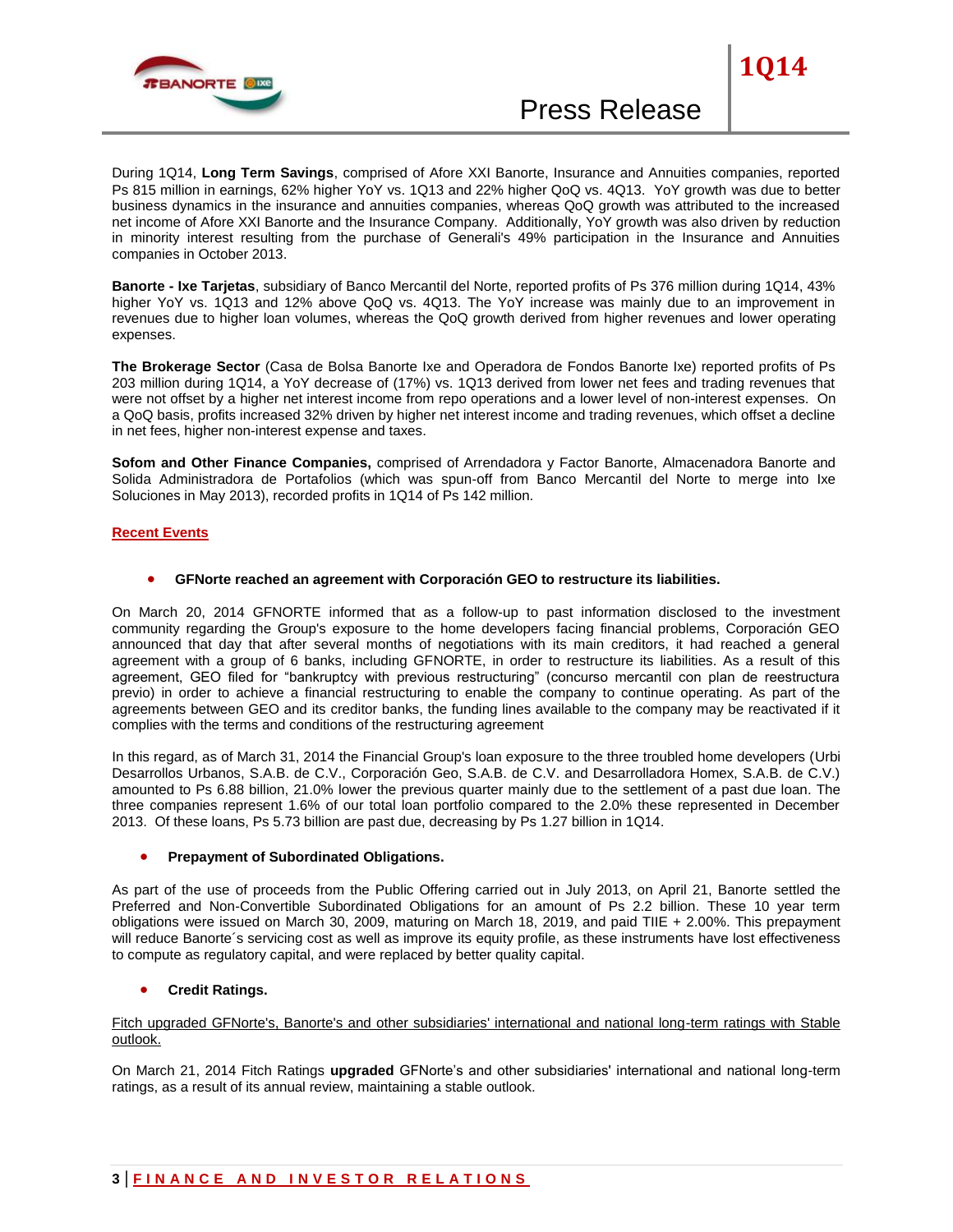

The upgrade in GFNORTE"S ratings considered its consolidating franchise, the improved business profile after recent acquisitions and the elimination of double leverage after the public offering. As for Banco Mercantil del Norte, the upgrade was driven by the material improvement in the bank's capital structure, strengthening business, growing competitive position, adequate financial performance and revenue diversification. Ratings for GFNorte's subsidiaries Arrendadora y Factor Banorte, Almacenadora Banorte and Casa de Bolsa Banorte Ixe were improved given their core role in GFNorte's strategy and business profile.

The detailed ratings granted by Fitch are as follows, all of them with stable outlook:

| <b>Entity</b>                                 | <b>Scale</b> | Category                                                | From:               | To:                 |
|-----------------------------------------------|--------------|---------------------------------------------------------|---------------------|---------------------|
| <b>GFNORTE</b>                                | Global       | Viability                                               | bbb                 | bbb+                |
|                                               |              | Support                                                 | 5                   |                     |
|                                               |              | Support rating floor                                    | <b>NF</b>           |                     |
|                                               |              | Long-term foreign and local currency IDRs               | <b>BBB</b>          | BBB+                |
|                                               |              | Short-term foreign and local currency<br><b>IDRs</b>    | F2                  |                     |
| Banorte                                       | Global       | Viability                                               | bbb                 | bbb+                |
|                                               |              | Support                                                 | $\overline{2}$      |                     |
|                                               |              | Support rating floor                                    | BBB-                |                     |
|                                               |              | Long-term foreign and local currency IDRs               | <b>BBB</b>          | BBB+                |
|                                               |              | Short-term foreign and local currency<br><b>IDRs</b>    | F <sub>2</sub>      |                     |
|                                               | National     | Long-term                                               | AA+ (mex) AAA (mex) |                     |
|                                               |              | Short-term                                              | $F1 + (mex)$        |                     |
|                                               |              | Long-term - Subordinated unsecured debt<br>(BANORTE 09) | $A + (mex)$         | AA-(mex)            |
|                                               |              | USD 120 million junior subordinated debt                | BB-                 | <b>BB</b>           |
| <b>Arrendadora y Factor</b><br><b>Banorte</b> | National     | Long-term                                               |                     | AA+ (mex) AAA (mex) |
|                                               |              | Short-term                                              | $F1+$ (mex)         |                     |
|                                               |              | Long-term - Senior unsecured debt                       |                     | AA+ (mex) AAA (mex) |
|                                               |              | Short-term - Senior unsecured debt                      | $F1+$ (mex)         |                     |
| Almacenadora<br><b>Banorte</b>                | National     | Long-term                                               | AA+ (mex) AAA (mex) |                     |
|                                               |              | Short-term                                              | $F1 + (mex)$        |                     |
| Casa de Bolsa<br><b>Banorte</b> Ixe           | National     | Long-term                                               | AA+ (mex) AAA (mex) |                     |
|                                               |              | Short-term                                              | $F1 + (mex)$        |                     |

# **"Del Sol" and "Woolworth" became part of our third party correspondents.**

After obtaining the CNBV authorization, in March "Del Sol" and "Woolworth" started to receive Banorte and Ixe credit card payments under the third party correspondent scheme. Banorte and Ixe clients and accountholders will be able to pay in real time their credit cards 365 days of the year in more than 70 stores located in 18 different states of the country.

## **•** Recognitions.

In February, Operadora de Fondos Banorte Ixe received the award of Best Aggressive-Mixed Fund in Mexico 2014 by Morningstar.

## **Organizational Changes.**

**Luis Fernando Orozco Mancera** has been appointed Chief Credit Officer reporting directly to the CEO. He will be responsible for credit planning, evaluation, management and follow-up. Luis Fernando has a solid background in the financial sector with more than 28 years' experience. He has been working in Banorte since 2004, and was Managing Director of Asset recovery. Previously, he worked for Citibank Mexico as Executive Director of

# **4 | F I N A N C E A N D I N V E S T O R R E L A T I O N S**